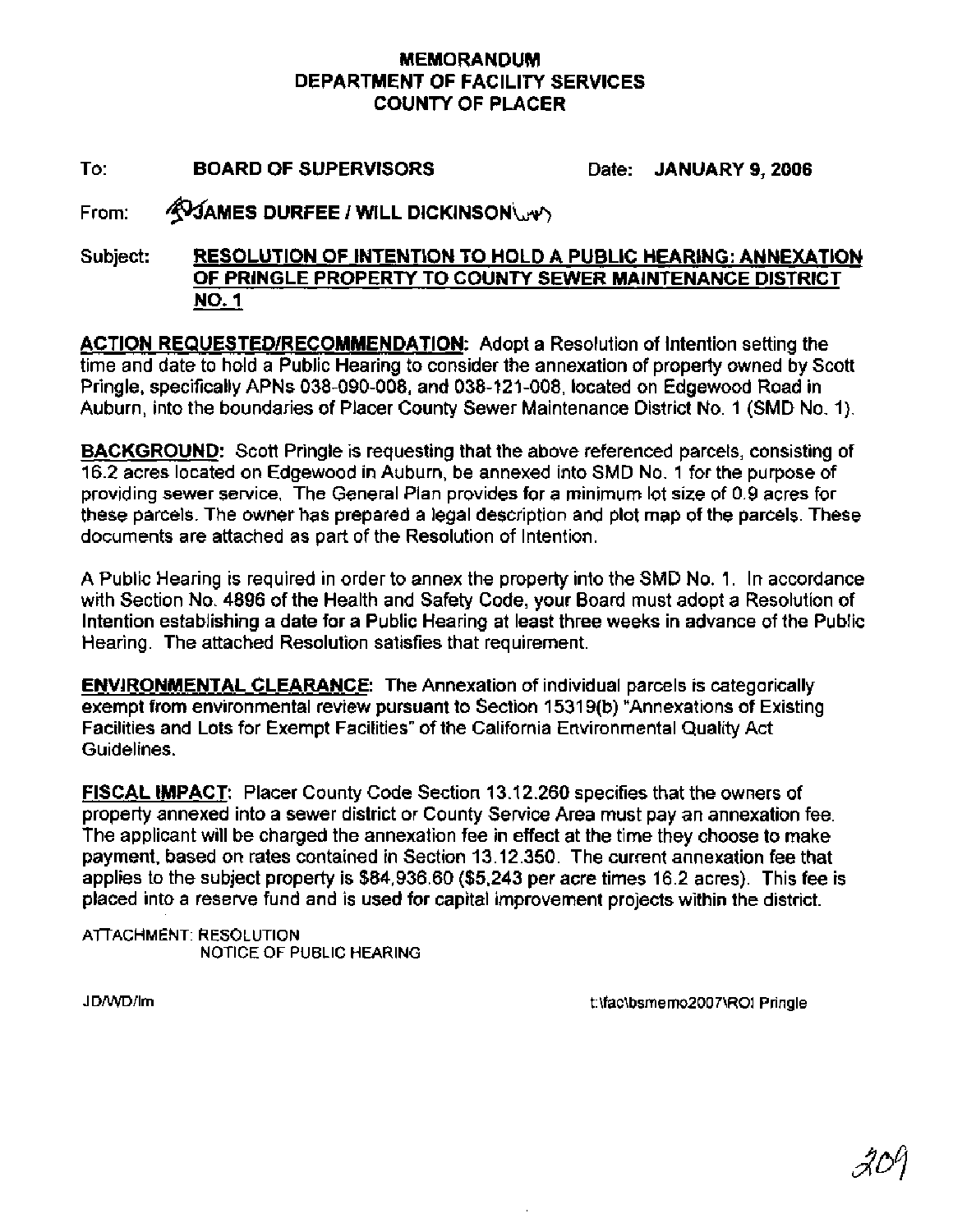## Before the Board of Supervisors County of Placer, State of California

In the matter of: A RESOLUTION OF INTENTION Resol. No: \_\_\_\_\_\_\_\_\_\_\_\_ TO SET A TIME AND DATE FOR A PUBLIC HEARING Ord. No: \_\_\_\_\_\_\_\_\_\_\_\_\_\_\_\_\_\_\_\_\_\_\_\_\_\_\_<br>TO CONSIDER ANNEXING THE PROPERTY OF First Reading: \_\_\_\_\_\_\_\_\_\_\_\_\_\_\_\_\_\_\_\_\_\_\_\_\_\_\_\_ TO CONSIDER ANNEXING THE PROPERTY OF SCOTT PRINGLE, APN 038-090-008, 038-121-008 INTO COUNTY SEWER MAINTENANCE DISTRICT NO. 1.

The following RESOLUTION was duly passed by the Board of Supervisors of the

County of Placer at a regular meeting held  $\mu$ ,  $\mu$ ,  $\mu$ ,  $\mu$ , by the following

vote on roll call:

Ayes:

Noes:

Absent:

Signed and approved by me after its passage.

Chairman, Board of Supervisors

Attest: Clerk of said Board

BE IT RESOLVED, by the Board of Supervisors of the County of Placer, State of California, as follows:

1. The Board of Supervisors intends to annex a certain parcel of land to County Sewer Maintenance District No. 1. Such land consists of the property belonging to Scott Pringle, and is generally located at 11600 Edgewood Road in Auburn, as shown in Exhibit "B" attached hereto and incorporated herein, and specifically described and depicted in Exhibit "A", attached hereto and incorporated herein. Such lands contain approximately 16.2 acres.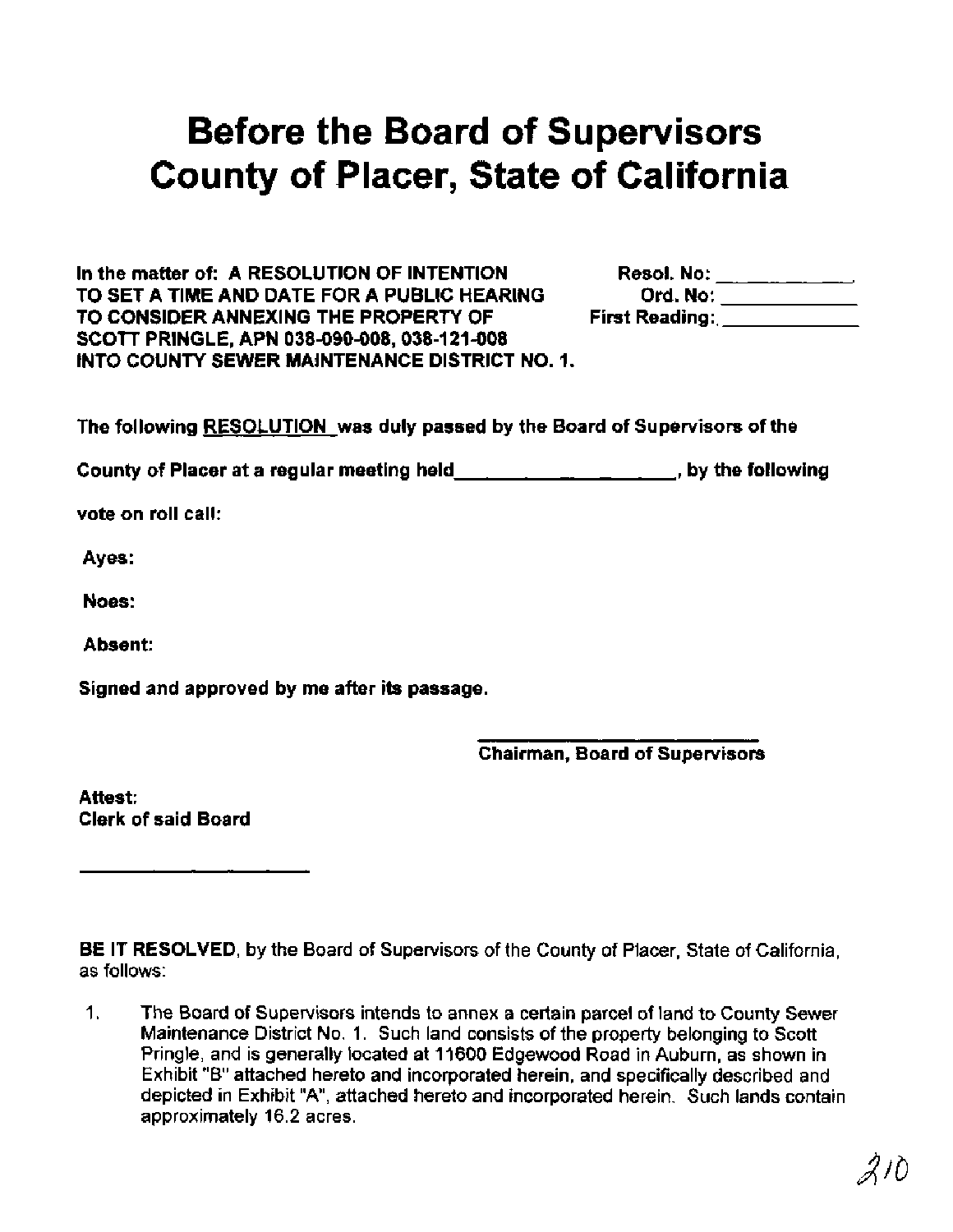| Page Two       |  |
|----------------|--|
| Resolution No. |  |

- **2.** The Board of Supervisors shall hold a hearing (at least three weeks after the date of adoption of this Resolution), at the hour of , on Tuesday, in the Board of Supervisors Chambers, County Administrative Center, 175 Fulweiler Avenue, Auburn, California to hear any objections there may be to such annexation.
- 3. Upon conclusion of such hearing, the Board of Supervisors may determine that such territory will be benefited by annexation to the Sewer District and may order the boundaries of the Sewer District altered to include such benefited territory upon payment of the applicable annexation fee. The applicant will be charged the annexation fee in effect at the time they choose to make payment, based on rates contained in Section 13.12.350. The annexation fee that applies to the subject property as of the date of this Resolution is \$84,936.60 (\$5,243 per acre times 16.2 acres). This sum shall be deposited in the County Treasury to the credit of the Sewer District.
- 4. The Clerk of the Board of Supervisors shall cause notice of the time, place and purpose of the hearing to be given by:
	- a. Posting, in three conspicuous places within the territory proposed to be annexed and three conspicuous places within Sewer Maintenance District No. 1, notices headed "Notice of Public Hearing" in letters not less than one inch in height and including a diagram of the territory proposed to be annexed.
	- b. Publishing once in the Auburn Journal, the newspaper of general circulation that the Board deems most likely to give notice to hearing to the inhabitants, a notice showing the boundaries of the territory proposed to be annexed by means of a diagram.
- **Attachments: Exhibit A Exhibit B**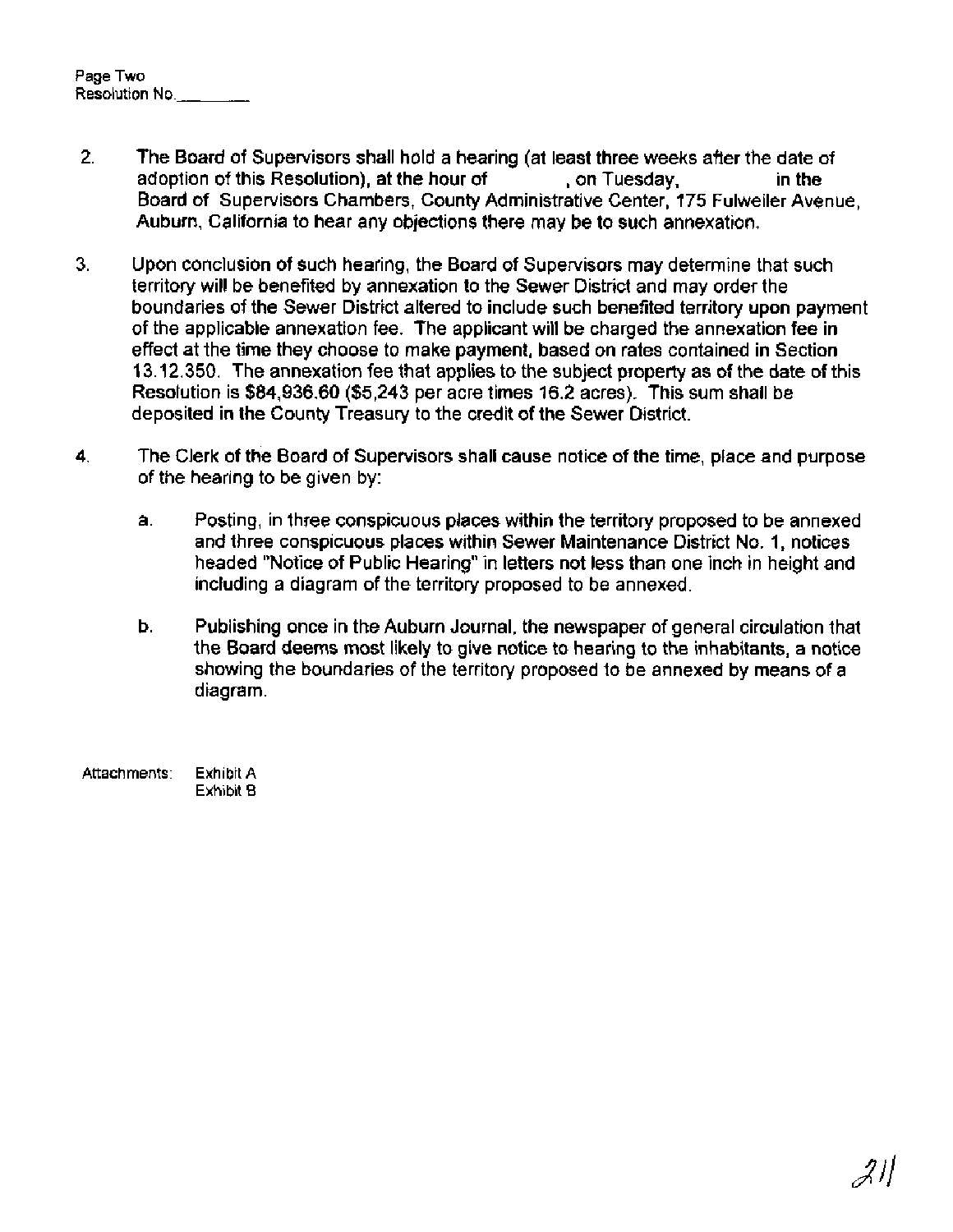

Son Jose - Oakdale - Auburn

## EXHIBIT "A"

## LEGAL DESCRIPTION FOR SEWER ANNEXATION

All that real property situated in the State of California, County of Placer, unincorporated *ma,*  being a portion of the East One-Half, of the Southwest One-Quarter of Section **4,** Township **12**  North, Range **8** East, M.D.B. & M. and being more particularly described as follows:

Beginning at the center of said Section **4, as** shown upon that certain Record of Survey No. **2260**  as recorded **in Book 16** of Surveys **at** Page **76,** Placer County Records; Thence fiom said Point of Beginning, South **00°36'44"** West, **28.40** feet; Thence North **89 "50'00"** East, **3.72** feet; Thence South **00 O 1 5'00"** West, **283.24** feet; Thence South **00°12'30" West, 209.89 feet;**  Thence South **89** " **59'00"** West, **7.00** feet; Thence South **00°36"44"** West, **1,387.37** feet; Thence South **89" 15'32"** West, **43.21** feet; Thence North **31 "21'40"** West, **571.73** feet; Thence North **00°44'28"** West, **85.49** feet; Thence South **89" 16'54"** West, **133.27** feet; Thence North **3 1 "21'40"** West, **94.68** feet; Thence North **00 "44'28"** West, **952.36** feet; Thence North **89" 15'32"** East, **495.00** feet; Thence North **00 "4428"** West, **297.00** feet; Thence North **89"** 1 **5'32" East, 66.00** feet **to** the Point of Beginning.

Containing **16.2** acres more or less

Refer to the attached plat for graphical representation

End of Description. 12-5*-06*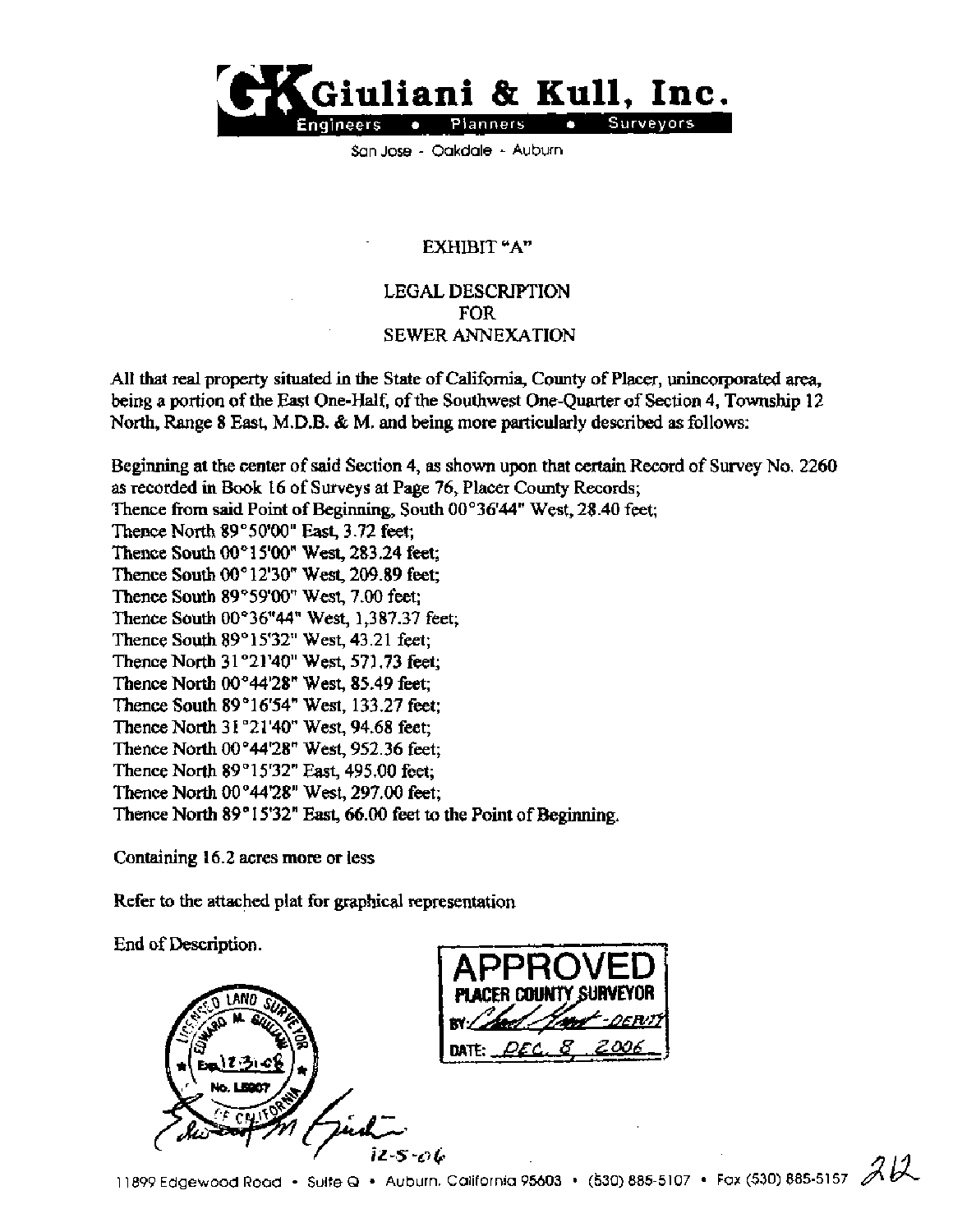